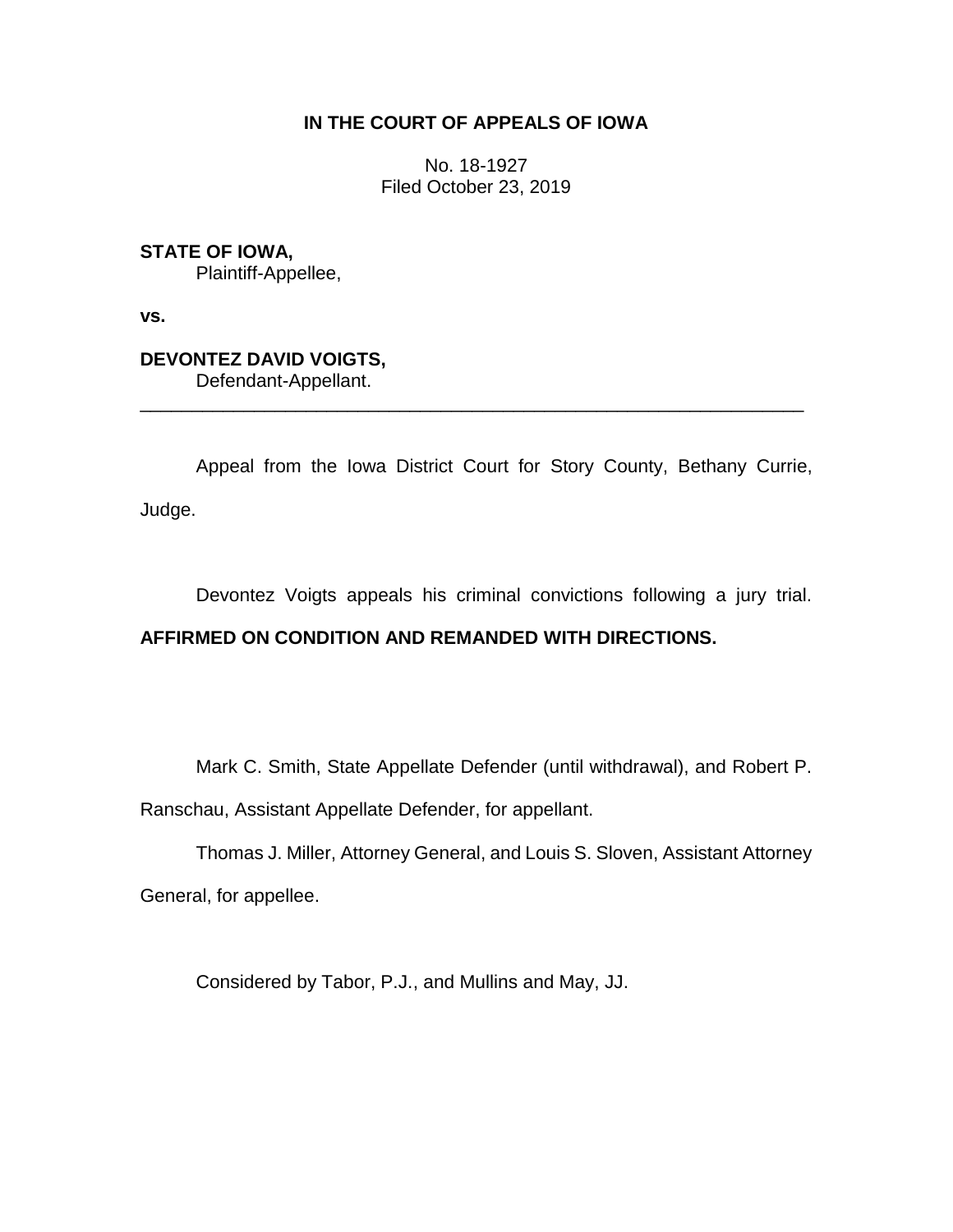## **MULLINS, Judge.**

 $\overline{a}$ 

Devontez Voigts appeals his convictions of second-degree sexual abuse and willful injury causing bodily injury.<sup>1</sup> He argues the district court erred in overruling his challenge to the racial composition of the jury pool, which violated his constitutional right to a jury drawn from a fair cross-section of the community.

Our review is de novo. *See State v. Lilly*, 930 N.W.2d 293, 298 (Iowa 2019).

Criminal defendants are constitutionally entitled to a jury drawn from a fair cross-section of the community. *State v. Plain*, 898 N.W.2d 801, 821 (2017). When a defendant lodges a fair cross-section objection, the defendant has the burden to establish a prima facie case by showing:

(1) that the group alleged to be excluded is a "distinctive" group in the community; (2) that the representation of this group in venires from which juries are selected is not fair and reasonable in relation to the number of such persons in the community; and (3) that this underrepresentation is due to systematic exclusion of the group in the jury-selection process.

*Id.* at 821–22 (2017) (quoting *Duren v. Missouri*, 439 U.S. 357, 364 (1979)).

On September 10, 2018, the day before trial was to commence, Voigts, an African American, filed a motion challenging the racial composition of the jury pool. In the motion, Voigts referenced "race reports" received from the jury clerk showing the racial composition from jury pools in recent years and a racial demographical population estimate from July 2017. The population estimate provided African Americans comprised 2.9 percent of the county population. The race reports for

 $1$  Voigts was charged with one count of first-degree sexual abuse, one count of first-degree kidnapping, and one count of willful injury causing serious injury. The jury found him guilty of the lesser-included offenses of second-degree sexual abuse on counts one and two and willful injury causing bodily injury on count three. The sexual abuse counts merged.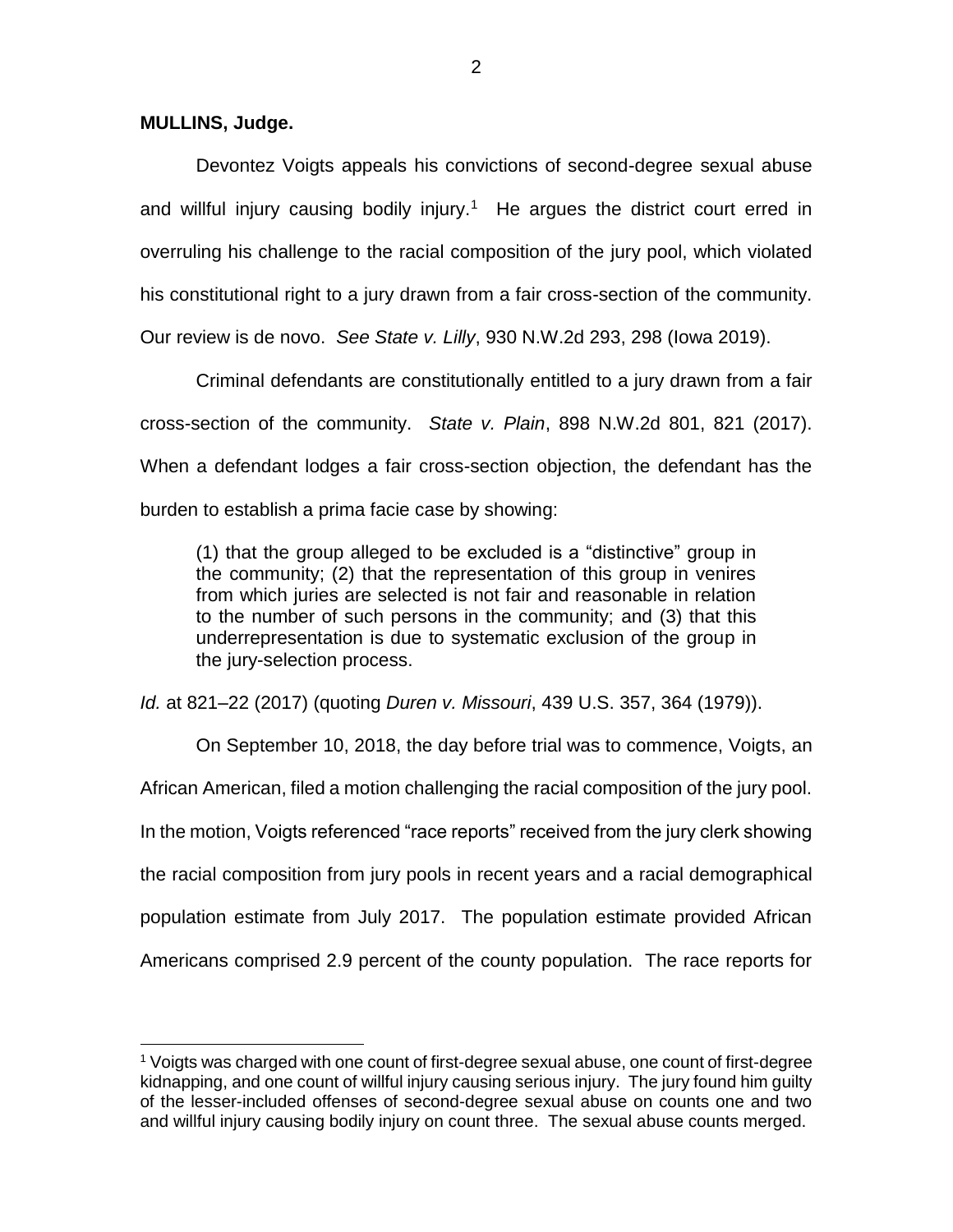2017 provided, of the 3275 jurors summoned, thirty-nine, or 1.19 percent, identified as African American. The race reports for 2018, including the "jury panels potentially being brought into court" the week of trial, showed, of the 2913 jurors summoned, thirty-two, or 1.09 percent, identified as African American.<sup>2</sup>

The court heard the motion the morning of trial. As to systematic exclusion, the parties and court discussed whether "the jury pool being drawn from the voter registration and motor vehicle operator's list is systematically excluding African-Americans." *See* Iowa Code § 607A.22(1) (2018). The State took the position that there was insufficient data to reach a conclusion of systematic exclusion. The court specifically requested from defense counsel "statistics that . . . voter registration and driver's license lists somehow impact the African-American community more harshly." Counsel was unable to present the requested statistics, but instead argued incarceration rates among African Americans and loss of voting rights results in systematic exclusion. Counsel did not provide any statistics to support his position. Counsel made no request to be allowed an opportunity to compile such information. *See Plain*, 898 N.W.2d at 828 (holding defendants are entitled "access to the information necessary to prove a prima facie case").

 $\overline{a}$ 

 $2$  From our own review of the race reports, we reached minimally different numbers than those identified in the motion and appellate briefs. The difference is inconsequential to our disposition.

The motion also argued that individuals falling in the "two or more races" category, 1.9 percent, should be added to the "Black or African American alone" category, 2.9 percent, to amount to a percentage of 4.8 for fair cross-section purposes. However, the motion agreed, "The 'two or more races' category may contain blended individuals without Black or African ancestry but the data is not sufficient to be parsed in that manner." We agree with the district court that the inclusion argument would require "mere speculation" and would be inappropriate "without having more accurate information." However, inclusion of the second category is also inconsequential to our disposition.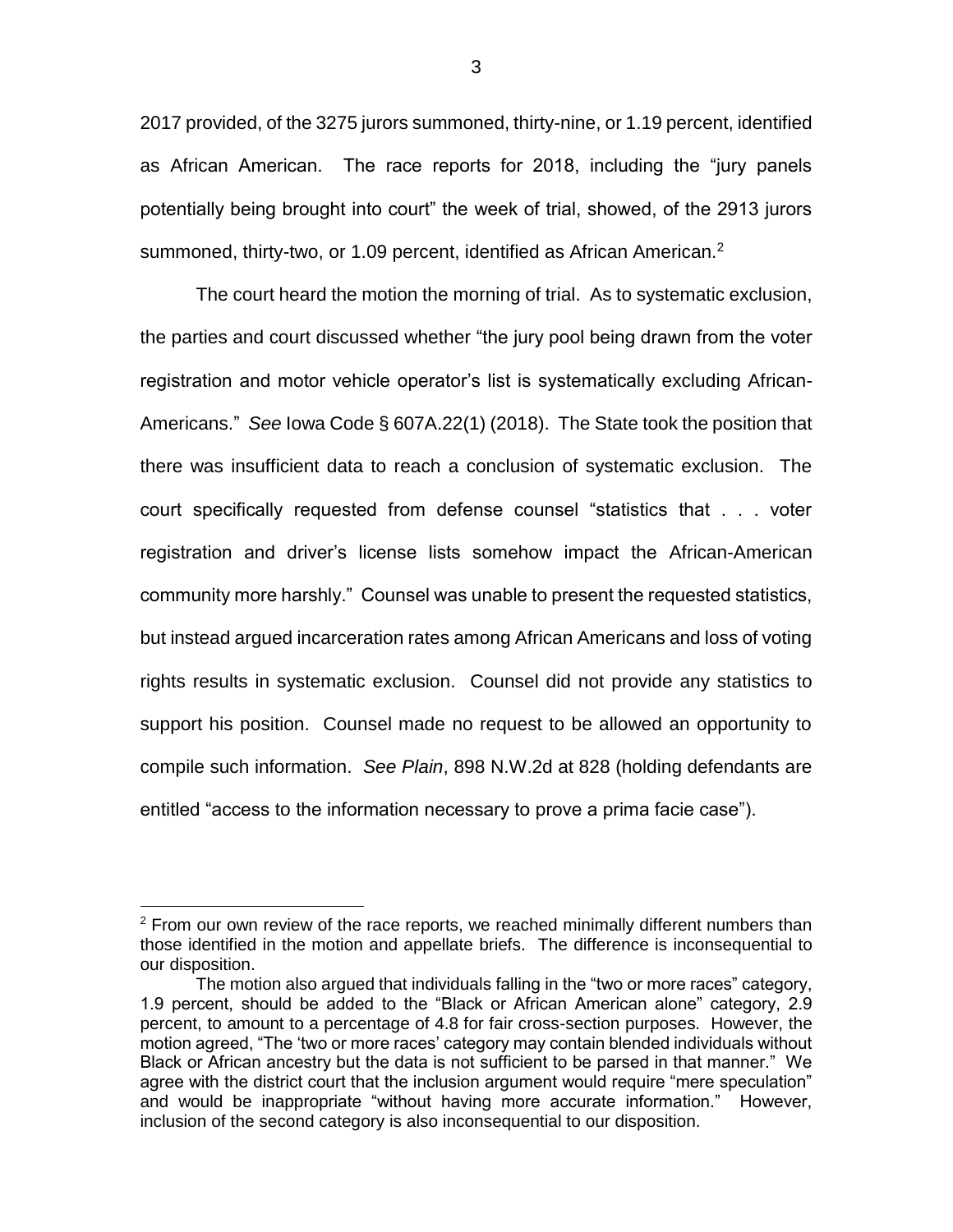While the court agreed that significant portions of the entire adult population are excluded from voter registration records and the motor vehicle operators list, the court ultimately ruled it could not "find any evidence that the two lists, the voter registration list and the motor vehicle operator's list, systematically exclude African Americans from being on jury pools" and Voigts therefore failed to establish "a prima facie violation of the fair cross-section requirement."

Upon our de novo review, we agree with the district court that Voigts failed to meet his burden to show that the jury-selection process "practices have produced underrepresentation of a minority group." *See Lilly*, 930 N.W.2d at 308. He provided no evidence, other than mere speculation, tracing underrepresentation to jury-selection procedures.

That being said, the supreme court recently refined its analysis under *Plain* and adopted the following approach as to systematic exclusion:

Although the socioeconomic factors that contribute to minority underrepresentation in the jury pool do not systematically exclude distinctive groups, the failure of courts to mitigate the underrepresentation through effective jury system practices is itself a form of systematic exclusion.

Litigants alleging a violation of the fair cross section requirement would still have to demonstrate that the underrepresentation was the result of the court's failure to practice effective jury system management. This would almost always require expert testimony concerning the precise point of the juror summoning and qualification process in which members of distinctive groups were excluded from the jury pool and a plausible explanation of how the operation of the jury system resulted in their exclusion. Mere speculation about the possible causes of underrepresentation will not substitute for a credible showing of evidence supporting those allegations.